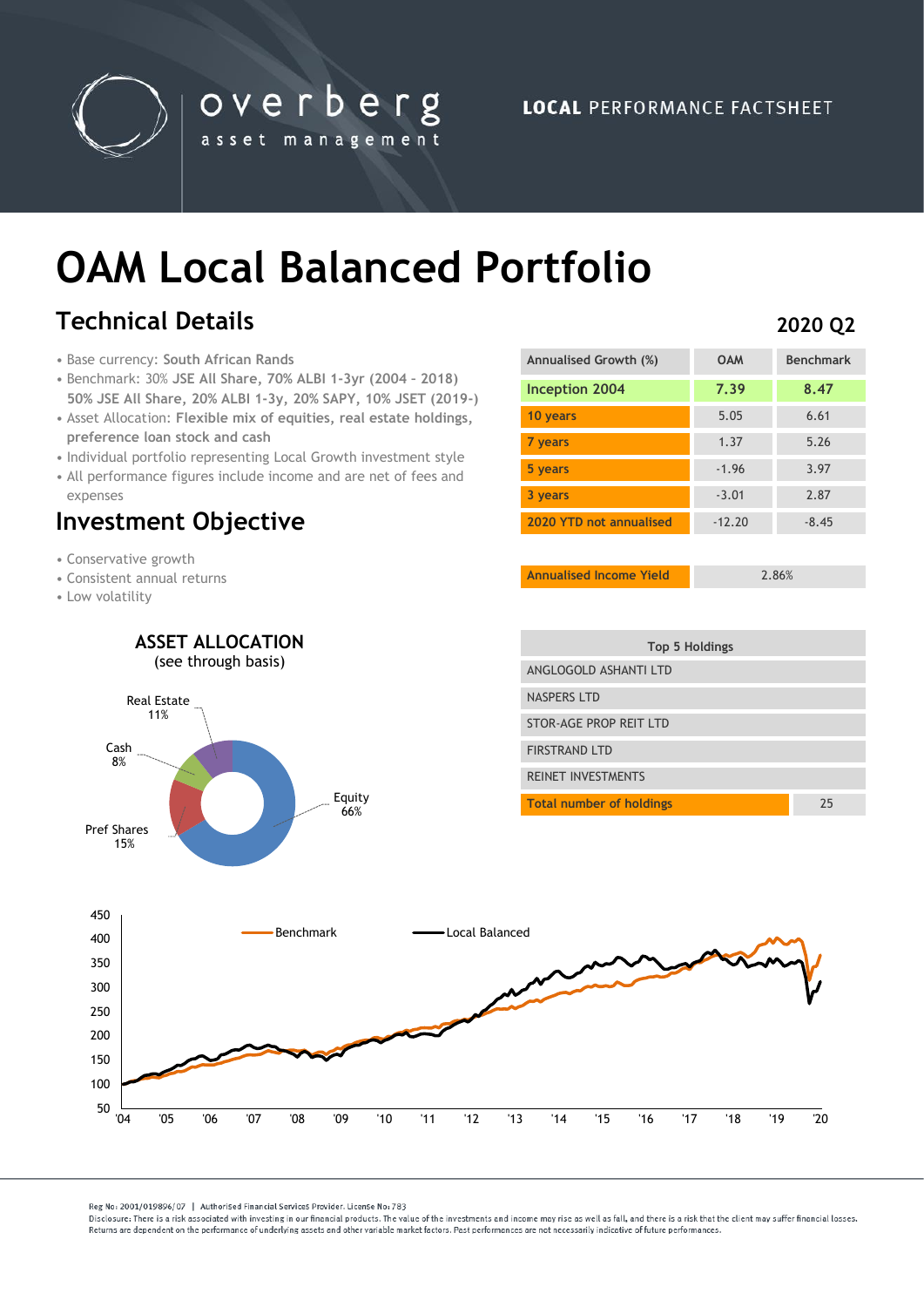

## **Local Market Review and Strategy Outlook for the quarter ended June 2020**

The JSE All Share Index enjoyed a powerful rally in the second quarter (Q2), enforcing the lesson that investment is a long-term process not to be interrupted by panic selling. The JSE found the slipstream of global markets which came roaring back amid colossal central bank stimulus and government fiscal spending. The global market rally was especially beneficial to the dual listed stocks, in particular Naspers and Prosus, which enjoyed strong earnings growth despite the lockdown. Hence, the Industrial 25 Index gained a solid 16.70% in Q2 and 8.91% for the year to date (YTD). By contrast, the Financial 15 Index, biased towards domestically focused bank stocks, only gained 6.97% over the quarter and still nursing a YTD loss of 36.0%. The Resources 20 Index surged by 40.58% in the quarter, led higher by platinum and gold shares, posting a positive YTD return of 4.13%. The heavy weighting of resource shares, and Naspers and Prosus in the All Share Index led it higher by 22.19% over the quarter, trimming its YTD loss to 4.77%. As risk appetite returned to global financial markets, the rand recouped some of its losses versus the dollar, gaining by 3.23% over the quarter to R/\$17.36 although still losing 23.47% YTD. The South African Reserve Bank (SARB), after cutting the repo rate twice in Q1, followed in Q2 with two further interest rate cuts, reducing the repo rate by an aggregate 275 basis points YTD from 6.50% to 3.75%. The reduction in interest rates powered strong gains in shortdated bonds. The All-Bond 1-3 year Total Return Index gained 6.74% in Q2 and by 7.58% YTD. The gold price continued to power ahead as global investors searched for alternative safe haven investments in a zero-interest rate world. The gold price ended the period at \$1780 with quarterly and YTD percentage gains of 9.88% and 21.50%.

President Ramaphosa received wide ranging praise for his swift, courageous and presidential management of the Covid pandemic crisis. Lockdown measures were implemented quickly, allowing the country to "flatten the curve". In the process, Ramaphosa solidified his position within the ANC. He also announced a massive R500bn fiscal stimulus plan on the 19th April, close to 10% of GDP, in an attempt to limit the impact of the Covid-19 induced economic slowdown. The R500bn support package was well targeted, with a focus on providing bridging finance for corporates as well as increasing healthcare and poverty alleviation. R130bn of the support package was met by reallocation within the 2020/2021 budget expenditure, which means that in practical terms the additional cost to the fiscus was R370bn rather than R500bn. Specifically, the package increased existing grants and food assistance through vouchers and cash transfers. It also included a R200bn bank loan guarantee scheme underwritten by the SARB, Treasury and the commercial banks, encouraging banks to take on more risk and lend funds to assist companies with turnovers of less that R300 million. The R200bn loan guarantee scheme is financed by the major banks and will only affect government's expenditure if the state and the SARB are called on to deliver on guarantees. In practice therefore, it appears that a far lower amount will actually be added to the budget deficit by the support measures, potentially as little as R130 billion, rather than the headline figure of R500 billion.

However, on 24<sup>th</sup> June Finance Minister Tito Mboweni delivered an emergency Budget to address the impact of the Covid pandemic on state finances, in which he painted a bleak outlook for state finances and the economy. He warned of a debt crisis if no action is taken. He warned of an imminent fiscal reckoning, where debt spirals out of control, debt service costs crowd out public spending, private investment is deterred, and South African citizens will be left poorer today with the inheritance of future generations severely eroded. According to Treasury's forecasts, GDP is expected to contract by 7.2% in 2020, with a recovery projected to settle at 1.5% in 2022. The main budget deficit is expected to increase from 6.8% of GDP projected in February to 14.6%. Debt-to-GDP is expected to reach 81.8% by the end of 2020/2021 and rise further before stabilising at 87.4% of GDP in 2023/24. The Director-General of Finance, Dondo Mogajane confirmed that debt levels risk breaching the 100% mark in 2023/24.

GDP shrank in Q1 by 2% quarter-on-quarter annualised, marking the third quarterly decline in succession, following falls of 0.6% in Q3 2019 and 1.4% in Q4 2019. The nationwide lockdown was fully implemented at the tail end of the quarter on 27<sup>th</sup> March, which means the economic contraction will be far more severe in Q2. Banks, economists and

Reg No: 2001/019896/07 | Authorised Financial Services Provider, License No: 783

Disclosure: There is a risk associated with investing in our financial products. The value of the investments and income may rise as well as fall, and there is a risk that the client may suffer financial losses Returns are dependent on the performance of underlying assets and other variable market factors. Past performances are not necessarily indicative of future performances.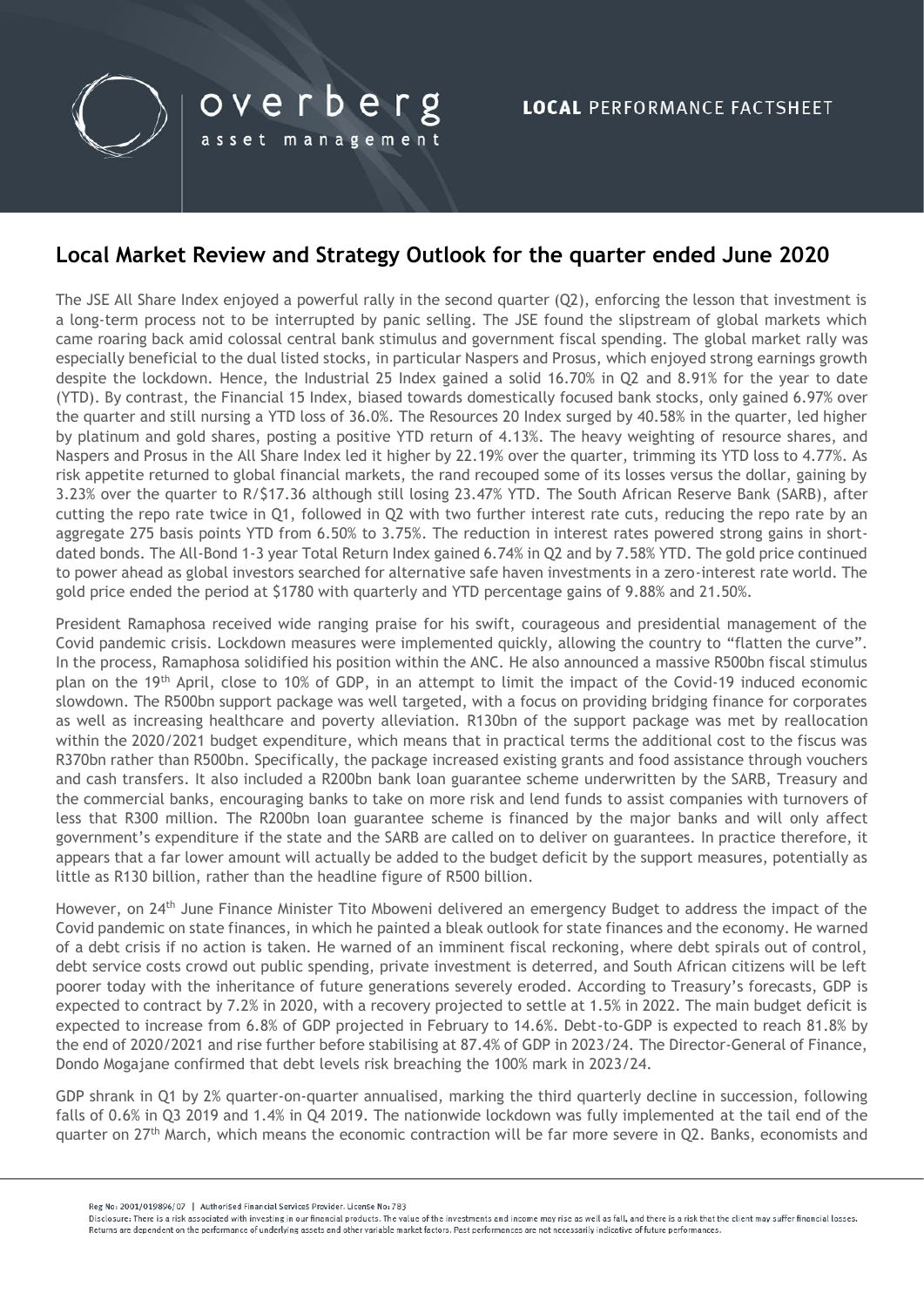

# overberg

asset management

### **LOCAL PERFORMANCE FACTSHEET**

government have all warned that South Africa will experience an unprecedented GDP decline in 2020 as a result of the lockdown and freezing-up of key export markets, with current projections ranging between 5% and 10%. Prospects were already bleak prior to the lockdown with the consensus forecast GDP growth rate pegged at just 1%. The unemployment rate rose to a 17-year high in Q1. The jobless rate increased over the quarter from 29.1% in Q4 2019 to 30.1%. Under the expanded definition of unemployment, which includes people who have stopped looking for work, the rate jumped from 38.7% to 39.7%. Overall, conditions in the labour market remain depressed and likely to show significant deterioration in Q2 before undergoing a mild rebound in the second half of the year.

Economic survey data weakened sharply during the quarter, as business and consumer confidence and activity levels reflected the full impact of the pandemic. The SARB's composite leading business cycle indicator dropped in April by a massive 8.7% year-on-year. The South African Chamber of Commerce and Industry (SACCI) business confidence index plummeted from 89.9 in March to 77.8 in April, its lowest since the index began in 1985, which SACCI attributed to recessionary economic conditions, the Covid-19 lockdown, an over compromised fiscal position, and the downgrading of South Africa's sovereign credit rating to junk status. The decline in business confidence to record low levels does not bode well for new investment, employment and capacity utilization. Stats SA conducted the Covid-19 Business Impact Survey, covering 2182 businesses over the period 14-30<sup>th</sup> April when the country was under Level-5 lockdown. Most worrying is the permanent damage to businesses, as 8.6% of respondents indicated they had permanently ceased trading. As the quarter wore on and lockdown restrictions were eased, conditions did improve although off an exceedingly low base. The ABSA/BER manufacturing purchasing managers' index (PMI) improved during May, as the lockdown moved from Level-5 to Level-4, easing some of the constraints on the manufacturing sector and the wider economy. Although still in sub-50 contractionary territory, the headline PMI surged higher from its all-time low of 5.1 in April to 43.2 in May. However, survey respondents noted that although able to increase production, both domestic and external demand remained slack. The economy-wide Standard Bank/IHS Markit Purchasing Managers' Index (PMI) made for less cheery reading, falling from 35.1 in April to 32.5 in May, its lowest since the data series began in July 2011. The sub-index measuring expectations for business activity in the coming year turning negative for the first time, signaling a prolonged and bumpy post-pandemic recovery. Due to widespread job losses, the increased number of distressed businesses, pressure on household disposable income and continued uncertainty surrounding the Covid-19 lockdown and future economic policy, overall business activity is unlikely to return to pre-pandemic levels before mid-2021.

Perhaps the best news over the quarter came from the SARB, which followed its two Q1 interest rate cuts totaling 125 basis points, with two further cuts in Q2, reducing the repo interest rate from 5.25% to 4.25% on 14<sup>th</sup> April and to 3.75% on 22<sup>nd</sup> May, culminating in a massive 275 basis point rate cut since the start of the year. The bold easing in monetary conditions will provide much needed economic stimulus to the economy and financial markets. Notwithstanding the benefits of monetary stimulus, at the May policy meeting the SARB downgraded its forecast for economic contraction in 2020 from a previous 6.2% to 7%. The Governor of the SARB, Lesetja Kganyago, noted that although the lockdown will be relaxed in coming months, investments, imports and exports are expected to decline sharply for the year as a whole with job losses likely to be widespread. GDP growth is expected to pick up in 2021 and 2022 but only by 3.8% and 2.9% respectively, reflecting little confidence in the hoped for "V" shaped recovery. Due to the weak demand environment, the SARB forecasts consumer price inflation will average 3.4% in 2020 and 4.4% in 2021 and 2022, well below the midpoint of the 3-6% target range over the entire period. Benign inflation should facilitate further interest rate reductions. The SARB Quarterly projection model indicates a further two rate cuts of 25 basis points over the next two quarters, which together with reduced regulatory requirements on commercial banks should further ease financial conditions, boosting liquidity and assisting the balance sheets and cashflow of businesses and households. Mr Kganyago reiterated however, that monetary policy cannot on its own improve the potential growth rate of the economy or reduce fiscal risks. These should be addressed by implementing

Reg No: 2001/019896/07 | Authorised Financial Services Provider, License No: 783

Disclosure: There is a risk associated with investing in our financial products. The value of the investments and income may rise as well as fall, and there is a risk that the client may suffer financial losses Returns are dependent on the performance of underlying assets and other variable market factors. Past performances are not necessarily indicative of future performances.